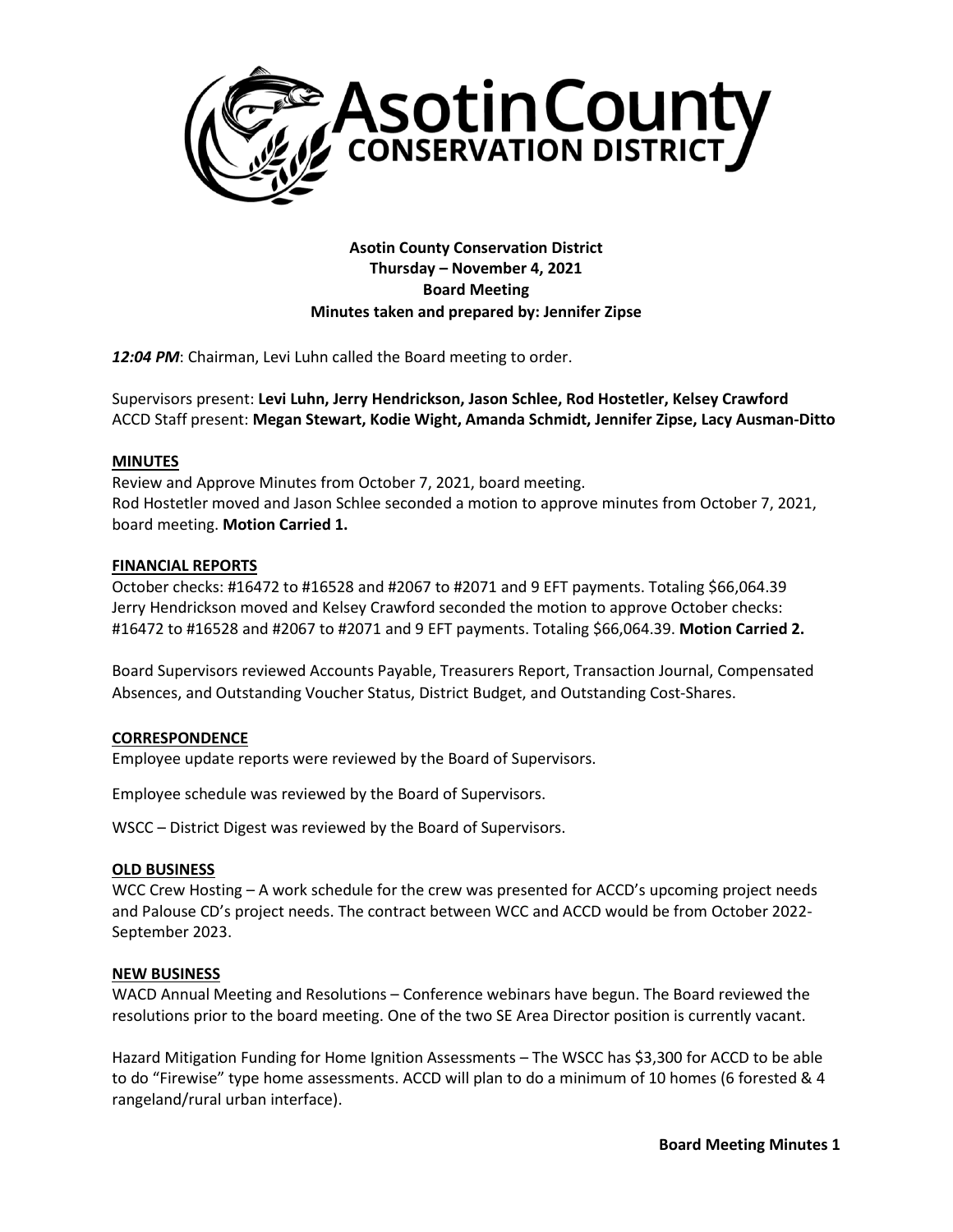Blue Mountain RC&D 2022 Partnership Agreement – Rod Hostetler moved and Jerry Hendrickson seconded a motion to approve the Blue Mountain RC&D 2022 Partnership Agreement. **Motion Carried 3.**

LiDAR Support Letter for Asotin County Public Works – Funding became available from DNR to do a county wide LiDAR survey. ACCD drafted a letter of support on how the data would benefit our future needs. Kelsey Crawford moved and Jason Schlee seconded a motion to approve the LiDAR support letter for Asotin County Public Works. **Motion Carried 4.**

Cost Share BMP Descriptions – Having BMP descriptions would help identify tier levels, what specific BMPs should be used, resource concerns, and identify what funding source may be used. The board was given an example of the new BMP Description format, and board members will be asked to review small batches of cost-share BMP descriptions over the course of several future board meetings. After final approval, these BMP descriptions will become a part of Section 6 of the ACCD District Operations Manual.

Paul McCarthy

• Cost share application 2021-53, weed control. Kelsey Crawford moved and Jason Schlee seconded a motion to approve the cost share application 2021-53 for Paul McCarthy. **Motion Carried 5.**

Seibly Farms

- Cost share project for Seibly Farms was presented and discussed.
- Rocky Ridge Land & Cattle
- Cost share project for Rocky Ridge Land & Cattle was presented and discussed. W H Weatherly
- Cost share project for W H Weatherly was presented and discussed. Bryce Heitstuman
- Cost share project for Bryce Heitstuman was presented and discussed.
- Scheibe Farms, CREP CN 11044, Mill Creek
	- Jason Schlee moved and Jerry Hendrickson seconded a motion to approve the inspection report and maintenance plan for Scheibe Farms, CREP CN 11044, Mill Creek. **Motion Carried 6.**
	- Jerry Hendrickson moved and Kelsey Crawford seconded a motion to approve the conservation plan revision for Scheibe Farms, CREP CN 11044, Mill Creek. **Motion Carried 7.**

Thiessen Ranch, CREP CN 11033, Asotin Creek

- The post-drought report was reviewed.
- Kelsey Crawford moved and Jason Schlee seconded a motion to approve the conservation plan revision for Thiessen Ranch, CREP CN 11033, Asotin Creek. **Motion Carried 8.** Rod Hostetler abstained.

Larry Matson, CCRP CN 11036, Eugene Gulch

- The post-drought report was reviewed.
- Rod Hostetler moved and Kelsey Crawford seconded a motion to approve the conservation plan revision for Larry Matson, CCRP CN 11036, Eugene Gulch. **Motion Carried 9.**

# **PUBLIC COMMENT**

No public comments.